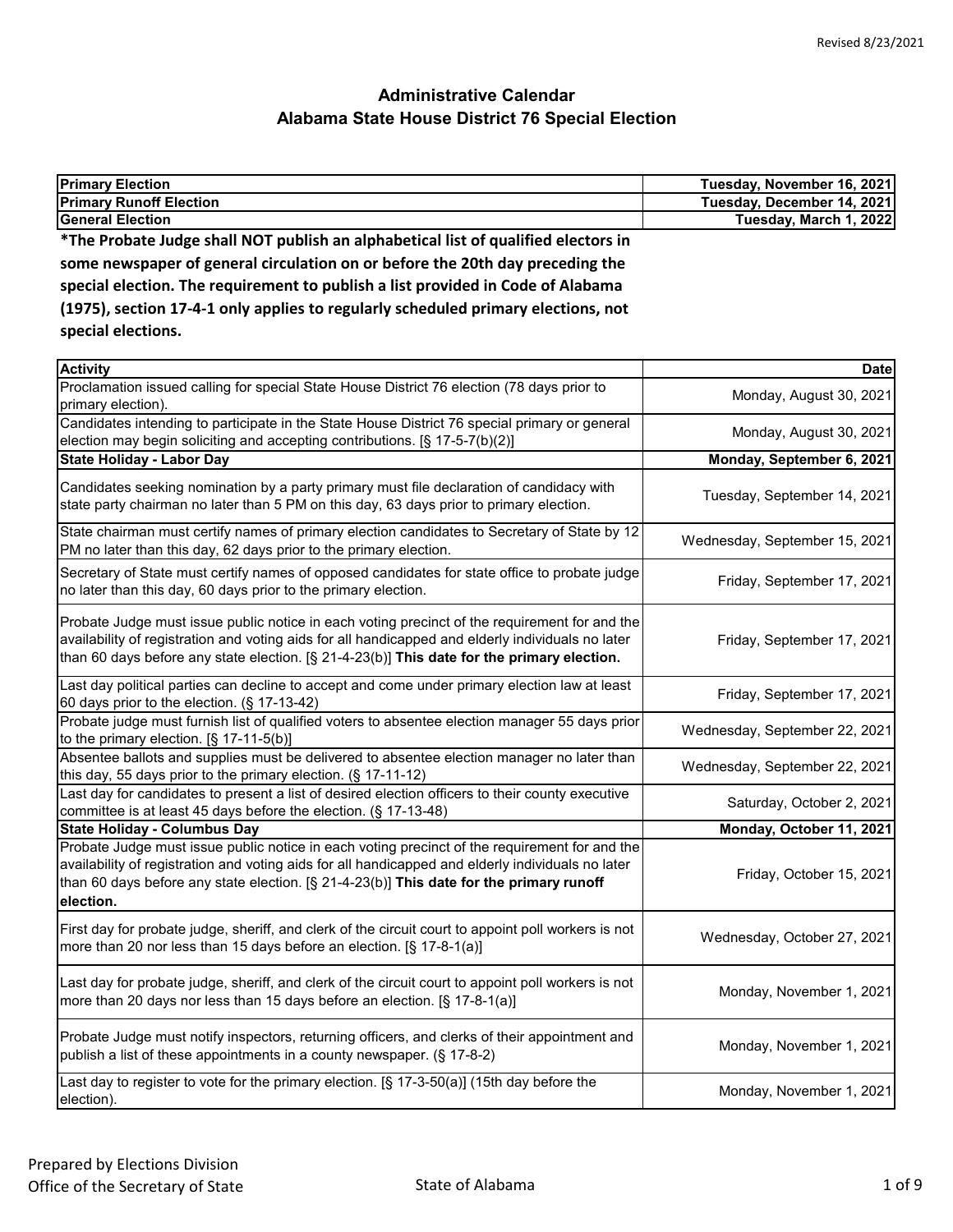| <b>Primary Election</b>                                                            | Tuesday, November 16, 2021 |
|------------------------------------------------------------------------------------|----------------------------|
| <b>Primary Runoff Election</b>                                                     | Tuesday, December 14, 2021 |
| <b>General Election</b>                                                            | Tuesday, March 1, 2022     |
| *The Probate Judge shall NOT publish an alphabetical list of qualified electors in |                            |
| some newspaper of general circulation on or before the 20th day preceding the      |                            |
| special election. The requirement to publish a list provided in Code of Alabama    |                            |
| (1975), section 17-4-1 only applies to regularly scheduled primary elections, not  |                            |
| special elections.                                                                 |                            |
| <b>Activity</b>                                                                    | <b>Date</b>                |

| ACTIVITY                                                                                                                                                                                                                                                                                                                       | Date                         |
|--------------------------------------------------------------------------------------------------------------------------------------------------------------------------------------------------------------------------------------------------------------------------------------------------------------------------------|------------------------------|
| Probate Judge must give notice of election, consisting of date of election and officers and<br>subjects to be voted for and on at least 14 days before each election. (§ 17-9-5) This date<br>for the primary election.                                                                                                        | Tuesday, November 2, 2021    |
| First day election officials may begin testing automatic tabulating equipment for the primary<br>election to ascertain that equipment will correctly count votes cast. (Adm. Rule 307-X-1-.04)                                                                                                                                 | Tuesday, November 2, 2021    |
| First day probate judge may print poll lists or load registration data into electronic poll books<br>for the primary election. (§§ 17-4-2, 17-4-2.1)                                                                                                                                                                           | Saturday, November 6, 2021   |
| For any absentee application received on or after the 8th day prior to the election that does<br>not contain a copy of an approved form of identification, the absentee election manager shall<br>issue a provisional ballot to that voter.                                                                                    | Monday, November 8, 2021     |
| Absentee applications returned by mail must be received not less than 7 days prior to the<br>election. (§ 17-11-3)                                                                                                                                                                                                             | Tuesday, November 9, 2021    |
| Absentee applications returned by hand must be received not less than 5 days prior to the<br>election. (§ 17-11-3). Moved Due to State Holiday.                                                                                                                                                                                | Wednesday, November 10, 2021 |
| <b>State Holiday - Veterans Day</b>                                                                                                                                                                                                                                                                                            | Thursday, November 11, 2021  |
| An application for a voter who requires emergency treatment by a licensed physician within 5<br>days before an election may be forwarded to the absentee election manager by the applicant<br>or by his or her designee.                                                                                                       | Thursday, November 11, 2021  |
| Last day for authority charged to hold a school of instruction for poll workers. Probate judge<br>must notify these election officials of time and place of instruction school and must publish<br>notice at least 48 hours before instruction school takes place; no less than 5 days prior to the<br>election. [§ 17-8-9(a)] | Thursday, November 11, 2021  |
| The last day probate judges can deliver election supplies to sheriffs is no less than 3 days<br>before the election. (§ 17-13-9)                                                                                                                                                                                               | Saturday, November 13, 2021  |
| If delivered by hand, absentee ballots must be returned to the absentee election manager no<br>later than the close of the next business day preceding the election. [§ 17-11-18(a)]                                                                                                                                           | Monday, November 15, 2021    |
| <b>Primary Election</b>                                                                                                                                                                                                                                                                                                        | Tuesday, November 16, 2021   |
| Absentee ballots being returned by mail to the absentee election manager must be received<br>no later than noon on this day. [§ 17-11-18(a)]                                                                                                                                                                                   | Tuesday, November 16, 2021   |
| Last day for military and other UOCAVA voters in the primary to postmark an absentee ballot<br>returned by mail to the Absentee Election Manager. [§ 17-11-18(b)]                                                                                                                                                              | Tuesday, November 16, 2021   |
| The medical emergency designee must deliver absentee ballot to absentee election<br>manager no later than noon on this day. [§§ 17-11-18(a), 17-11-3(c)]                                                                                                                                                                       | Tuesday, November 16, 2021   |
| Inspector or returning officer must deliver the ballots and returns to the sheriff. (§ 17-13-12)                                                                                                                                                                                                                               | Tuesday, November 16, 2021   |
| Last day to file petition with Secretary of State to obtain ballot access as an independent<br>candidate; no later than 5 PM on the day of the primary election. (§ 17-9-3)                                                                                                                                                    | Tuesday, November 16, 2021   |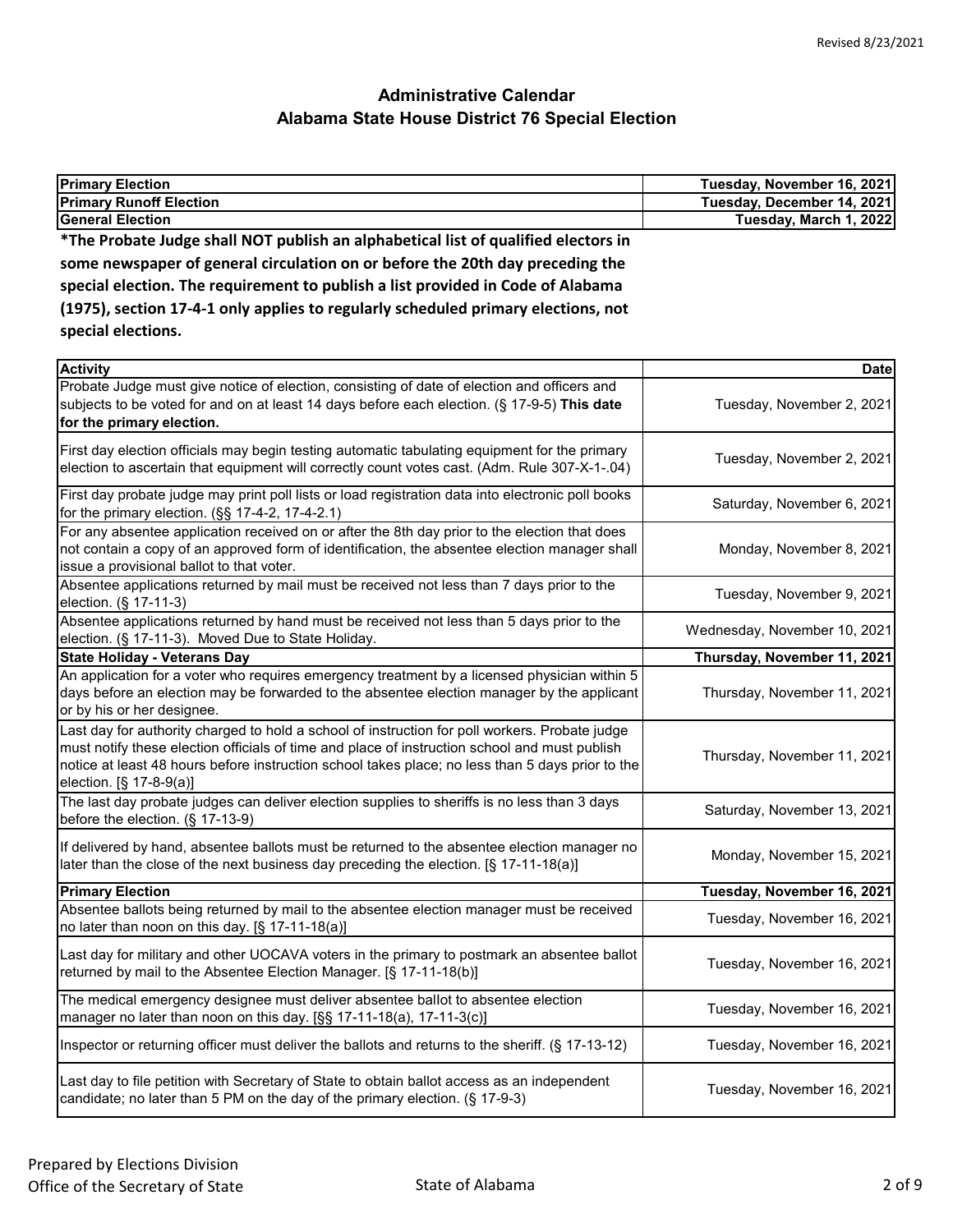| <b>Primary Election</b>                                                            | Tuesday, November 16, 2021 |
|------------------------------------------------------------------------------------|----------------------------|
| <b>Primary Runoff Election</b>                                                     | Tuesday, December 14, 2021 |
| <b>General Election</b>                                                            | Tuesday, March 1, 2022     |
| *The Probate Judge shall NOT publish an alphabetical list of qualified electors in |                            |
| some newspaper of general circulation on or before the 20th day preceding the      |                            |
| special election. The requirement to publish a list provided in Code of Alabama    |                            |
| (1975), section 17-4-1 only applies to regularly scheduled primary elections, not  |                            |
| special elections.                                                                 |                            |
|                                                                                    |                            |

| <b>Activity</b>                                                                                                                                                                                                                                                                                                                                                           | Date                         |
|---------------------------------------------------------------------------------------------------------------------------------------------------------------------------------------------------------------------------------------------------------------------------------------------------------------------------------------------------------------------------|------------------------------|
| Last day to file petitions with the Secretary of State for minor/third parties to gain ballot<br>access as a political party no later than 5 PM on the day of the primary election. [§ 17-6-<br>22(a)(1)]                                                                                                                                                                 | Tuesday, November 16, 2021   |
| Sheriff must deliver certificate of returns to chairman of county executive committee of each<br>political party participating in primary election by 10 AM on the Wednesday following the<br>election. [§ 17-13-14(a)]                                                                                                                                                   | Wednesday, November 17, 2021 |
| The written affirmations of provisional voters, inspector challenge statements, and voter<br>reidentification forms must be delivered by the sheriff to the board of registrars by noon on<br>the day following the election. [§ 17-10-2(d)]                                                                                                                              | Wednesday, November 17, 2021 |
| Deadline for voters whose ballot became provisional due to lack of identification to provide<br>identification (or provisional ballot and identification) including the address and telephone<br>number of the voter to the board of registrars no later than 5 PM. [§ 17-10-2(a)(3)]                                                                                     | Friday, November 19, 2021    |
| Last day candidates who would be eligible to be placed on primary runoff ballot can decline<br>to have his/her name placed on ballot; no more than 3 days after holding the first primary. (§<br>$17-13-19$                                                                                                                                                               | Friday, November 19, 2021    |
| Absentee ballots submitted by UOCAVA voters must be accepted until noon this day. Ballot<br>must have been postmarked no later than election day and meet other absentee ballot<br>requirements to be counted. [§ 17-11-18(b)]                                                                                                                                            | Tuesday, November 23, 2021   |
| County executive committee must meet no later than noon on the Tuesday following the<br>primary to receive, canvass, and tabulate returns by precinct and publicly declare results. (§<br>$17-13-17)$                                                                                                                                                                     | Tuesday, November 23, 2021   |
| The board of registrars must deliver the provisional voter affirmations and inspector<br>challenge statements, with the certified findings attached, to the judge of probate no later<br>than noon, 7 days after the election. [§ 17-10-2(e)]                                                                                                                             | Tuesday, November 23, 2021   |
| The canvassing board shall tabulate provisional ballots which have been certified by the<br>board of registrars at noon 7 days after the election. The canvassing board must certify the<br>results of the provisional votes cast and must post one copy in the courthouse and must seal<br>one copy into a container designated for each political party. [§ 17-10-2(f)] | Tuesday, November 23, 2021   |
| Chairman of county executive committee must certify to chairman of state executive<br>committee a statement and tabulation by precinct of results of primary 7 days after the<br>election. (§ 17-13-17)                                                                                                                                                                   | Tuesday, November 23, 2021   |
| Chairman of state executive committee must meet no later than noon on this day, 8 days<br>following the primary, to certify to Secretary of State and chairman of county executive<br>committee must certify to probate judge names of candidates to be placed on primary runoff<br>ballot. (§ 17-13-17)                                                                  | Wednesday, November 24, 2021 |
| State executive committee must meet and receive, canvass, and tabulate returns and<br>provide Secretary of State with state primary election returns by precinct, no later than noon,<br>8 days following the primary. (§ 17-13-17)                                                                                                                                       | Wednesday, November 24, 2021 |
| <b>State Holiday - Thanksgiving Day</b>                                                                                                                                                                                                                                                                                                                                   | Thursday, November 25, 2021  |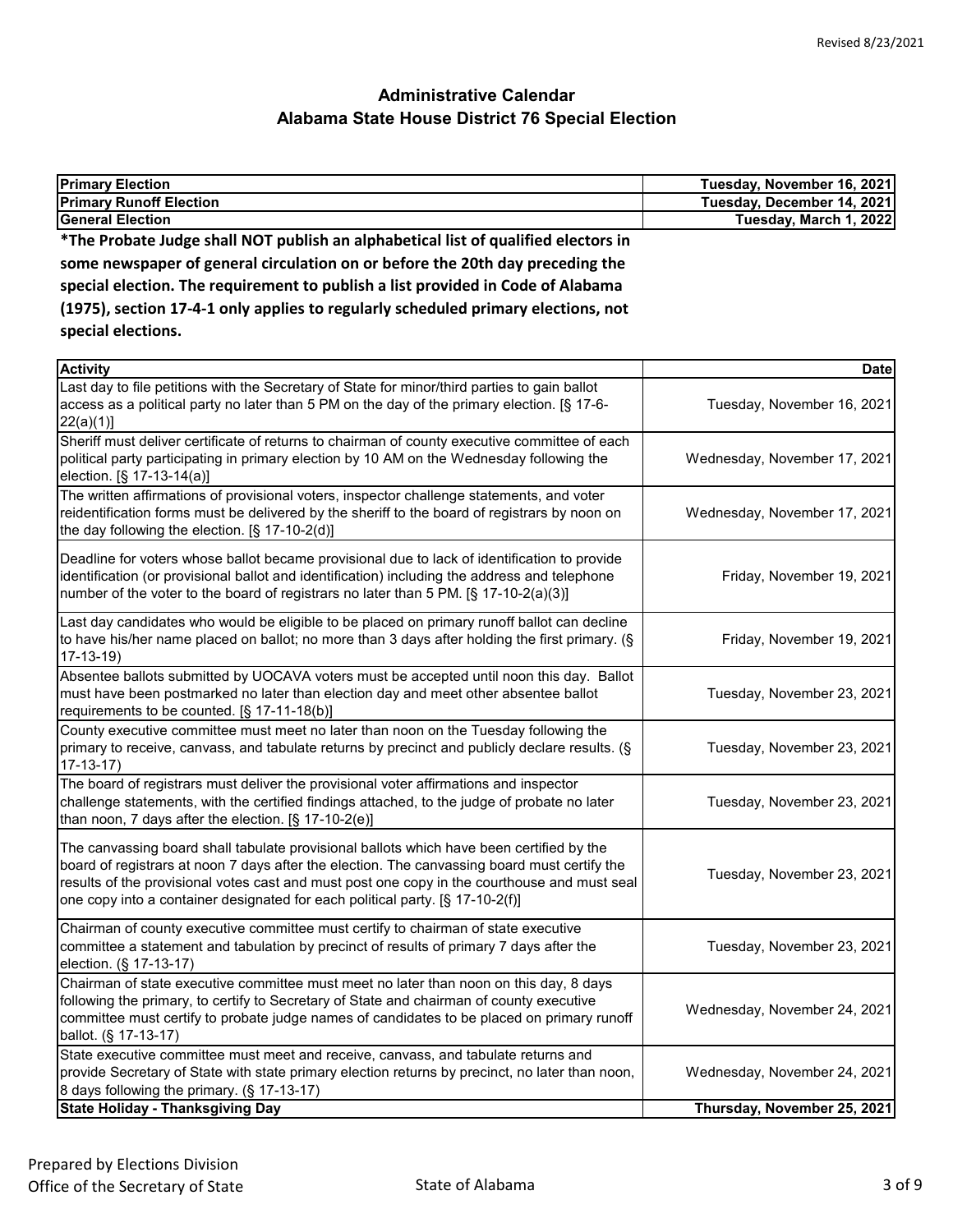| Tuesday, November 16, 2021 |
|----------------------------|
| Tuesday, December 14, 2021 |
| Tuesday, March 1, 2022     |
|                            |
|                            |
|                            |
|                            |
|                            |
|                            |

| <b>Activity</b>                                                                                                                                                                                                                                                                                                      | <b>Date</b>                 |
|----------------------------------------------------------------------------------------------------------------------------------------------------------------------------------------------------------------------------------------------------------------------------------------------------------------------|-----------------------------|
| The Secretary of State shall, within two business days from the date the certification is<br>received from the chair of the state executive committee, certify to the probate judge of any<br>county where a second primary election is to be held the name or names of the candidates<br>certified. [§ 17-13-18(b)] | Friday, November 26, 2021   |
| Last day to register to vote for the primary runoff election. [§ 17-3-50(a)] (15th day before the<br>election)                                                                                                                                                                                                       | Monday, November 29, 2021   |
| Absentee ballots and supplies for primary runoff must be delivered to absentee election<br>manager 14 days after the primary. (§ 17-11-12)                                                                                                                                                                           | Tuesday, November 30, 2021  |
| Probate judge must give notice of election, consisting of date of election and officers and<br>subjects to be voted for and on at least 14 days before each election. (§ 17-9-5) This date<br>for the primary runoff election.                                                                                       | Tuesday, November 30, 2021  |
| First day election officials may begin testing automatic tabulating equipment for the primary<br>runoff election to ascertain that equipment will correctly count votes cast. (Adm. Rule 307-X-<br>$1-.04)$                                                                                                          | Tuesday, November 30, 2021  |
| First day probate judge may print poll lists or load registration data into electronic poll books<br>for the primary runoff election. (§§ 17-4-2, 17-4-2.1)                                                                                                                                                          | Saturday, December 4, 2021  |
| For any absentee application received on or after the 8th day prior to the election that does<br>not contain a copy of an approved form of identification, the absentee election manager shall<br>issue a provisional ballot to that voter.                                                                          | Monday, December 6, 2021    |
| Absentee applications returned by mail must be received not less than 7 days prior to the<br>election. (§ 17-11-3)                                                                                                                                                                                                   | Tuesday, December 7, 2021   |
| Absentee applications returned by hand must be received not less than 5 days prior to the<br>election. (§ 17-11-3) (Note deadline change due to holiday.)                                                                                                                                                            | Thursday, December 9, 2021  |
| An application for a voter who requires emergency treatment by a licensed physician within 5<br>days before an election may be forwarded to the absentee election manager by the applicant<br>or by his or her designee.                                                                                             | Thursday, December 9, 2021  |
| The last day probate judges can deliver election supplies to sheriffs is not less than 3 days<br>before the election. (§ 17-13-9)                                                                                                                                                                                    | Saturday, December 11, 2021 |
| If delivered by hand, absentee ballot must be returned to the absentee election manager no<br>later than the close of business on the last business day prior to the election. [§ 17-11-18(a)]                                                                                                                       | Monday, December 13, 2021   |
| <b>Primary Runoff Election</b>                                                                                                                                                                                                                                                                                       | Tuesday, December 14, 2021  |
| Absentee ballots being returned by mail to the absentee election manager must be received<br>no later than noon on this day. [§ 17-11-18(a)]                                                                                                                                                                         | Tuesday, December 14, 2021  |
| The inspector or returning officer must deliver the ballots and returns to the Sheriff. (§ 17-13-<br>12)                                                                                                                                                                                                             | Tuesday, December 14, 2021  |
| Last day for military and other UOCAVA voters in the primary runoff to postmark an absentee<br>ballot returned by mail to the Absentee Election Manager. [§ 17-11-18(b)]                                                                                                                                             | Tuesday, December 14, 2021  |
| The medical emergency designee must deliver absentee ballot to absentee election<br>manager no later than noon on this day. [§§ 17-11-18(a), 17-11-3(c)]                                                                                                                                                             | Tuesday, December 14, 2021  |
|                                                                                                                                                                                                                                                                                                                      |                             |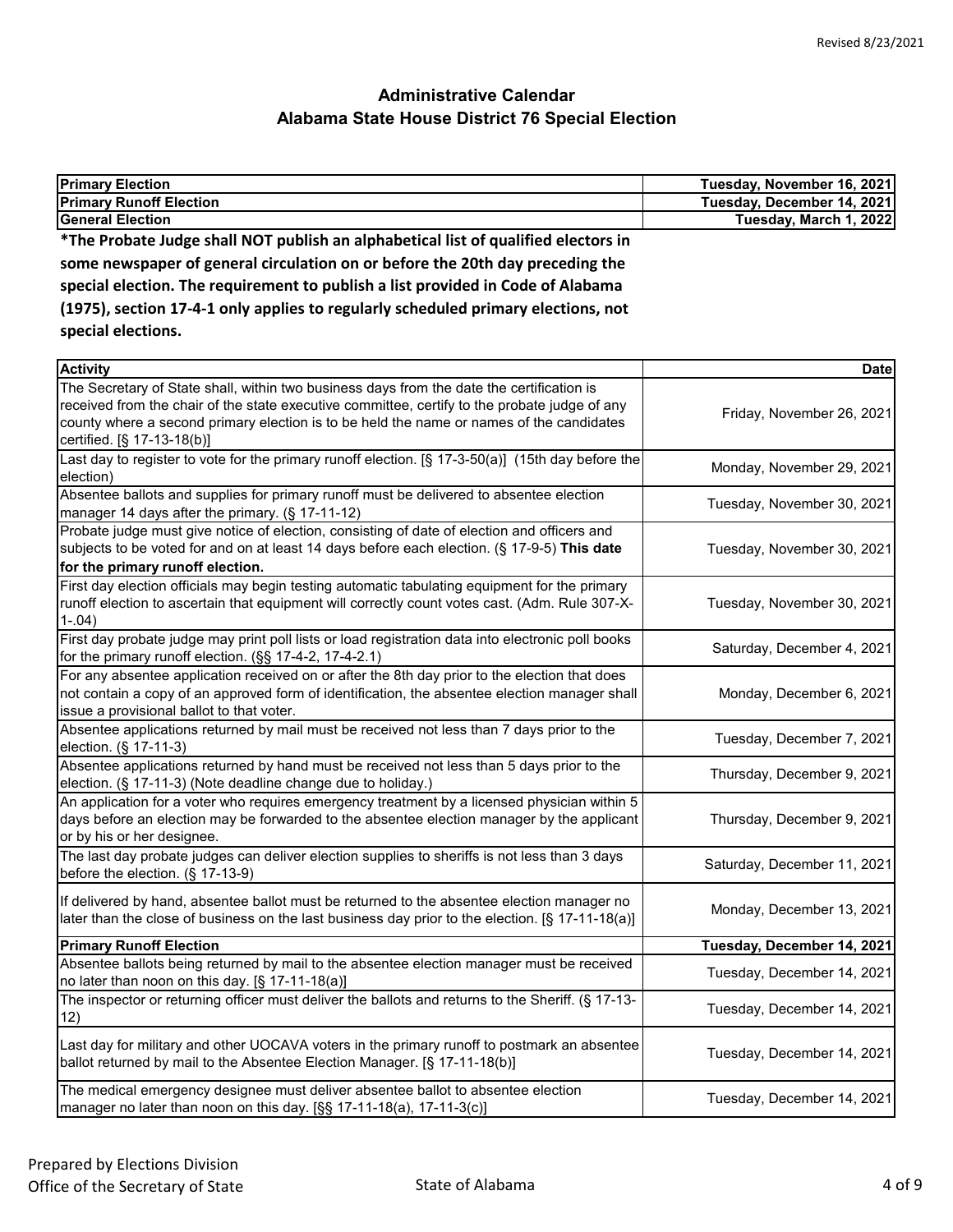| <b>Primary Election</b>                                                                                                                                                                                                                                                                                                                                                     | Tuesday, November 16, 2021   |
|-----------------------------------------------------------------------------------------------------------------------------------------------------------------------------------------------------------------------------------------------------------------------------------------------------------------------------------------------------------------------------|------------------------------|
| <b>Primary Runoff Election</b>                                                                                                                                                                                                                                                                                                                                              | Tuesday, December 14, 2021   |
| <b>General Election</b>                                                                                                                                                                                                                                                                                                                                                     | Tuesday, March 1, 2022       |
| *The Probate Judge shall NOT publish an alphabetical list of qualified electors in                                                                                                                                                                                                                                                                                          |                              |
| some newspaper of general circulation on or before the 20th day preceding the                                                                                                                                                                                                                                                                                               |                              |
| special election. The requirement to publish a list provided in Code of Alabama                                                                                                                                                                                                                                                                                             |                              |
| (1975), section 17-4-1 only applies to regularly scheduled primary elections, not                                                                                                                                                                                                                                                                                           |                              |
| special elections.                                                                                                                                                                                                                                                                                                                                                          |                              |
|                                                                                                                                                                                                                                                                                                                                                                             |                              |
| <b>Activity</b>                                                                                                                                                                                                                                                                                                                                                             | <b>Date</b>                  |
| Sheriff must deliver certificate of returns to chairman of county executive committee of each<br>political party participating in primary runoff election by 10 AM on the Wednesday following<br>the primary runoff. $[§ 17-13-14(a)]$                                                                                                                                      | Wednesday, December 15, 2021 |
| The written affirmations of provisional voters, inspector challenge statements, and voter<br>reidentification forms must be delivered by the sheriff to the board of registrars by noon on<br>the day following the election. [§ 17-10-2(d)]                                                                                                                                | Wednesday, December 15, 2021 |
| Deadline for voters whose ballot became provisional due to lack of identification to provide<br>identification (or provisional ballot and identification) including the address and telephone<br>number of the voter to the board of registrars no later than 5 PM. [§ 17-10-2(a)(3)]                                                                                       | Friday, December 17, 2021    |
| Last day for Absentee Election Manager to receive a ballot cast by military or other UOCAVA<br>voters and returned by mail for the primary runoff election. Ballots must have been<br>postmarked no later than election day and meet other absentee ballot requirements to be<br>counted. [§ 17-11-18(b)]                                                                   | Tuesday, December 21, 2021   |
| The board of registrars must deliver the provisional voter affirmations and inspector<br>challenge statements, with the certified findings attached, to the probate judge no later than<br>noon, 7 days after the election. [§ 17-10-2(e)]                                                                                                                                  | Tuesday, December 21, 2021   |
| At noon, the canvassing board shall tabulate provisional ballots which have been certified by<br>the board of registrars. The canvassing board must certify the results of the provisional votes<br>cast and must post one copy in the courthouse and must seal one copy into a container<br>designated for each political party, 7 days after the election. [§ 17-10-2(f)] | Tuesday, December 21, 2021   |
| State Holiday - Christmas Day Recognized                                                                                                                                                                                                                                                                                                                                    | Friday, December 24, 2021    |
| Last day for county executive committee to meet and receive, canvass, and tabulate returns<br>by precinct and publicly declare results of primary runoff election is no later than the second<br>Friday following second primary. [§ 17-13-18(d)]                                                                                                                           | Friday, December 24, 2021    |
| Last day for chairman of county executive committee to meet and certify to chairman of state<br>executive committee a statement and tabulation by precincts of results of primary runoff is<br>the second Monday following runoff, no later than noon. [§ 17-13-18(d)]                                                                                                      | Monday, December 27, 2021    |
| State executive committee must meet at state capitol and receive, canvass, and tabulate<br>returns and provide Secretary of State with primary runoff election returns by precinct on the<br>third Wednesday following the primary runoff election. [§ 17-13-18(d)]                                                                                                         | Wednesday, December 29, 2021 |
| Chairman of state executive committee must certify names of those who have been<br>nominated in first or second primary election as candidates of his/her party to Secretary of<br>State no later than noon on the third Wednesday following the runoff. [§ 17-13-18(d)]                                                                                                    | Wednesday, December 29, 2021 |
| <b>State Holiday - New Year's Day Recognized</b>                                                                                                                                                                                                                                                                                                                            | Friday, December 31, 2021    |
| Secretary of State must certify names of opposed candidates to be placed on the general<br>election ballot to the probate judge no later than this day. (§ 17-6-21)                                                                                                                                                                                                         | Friday, December 31, 2021    |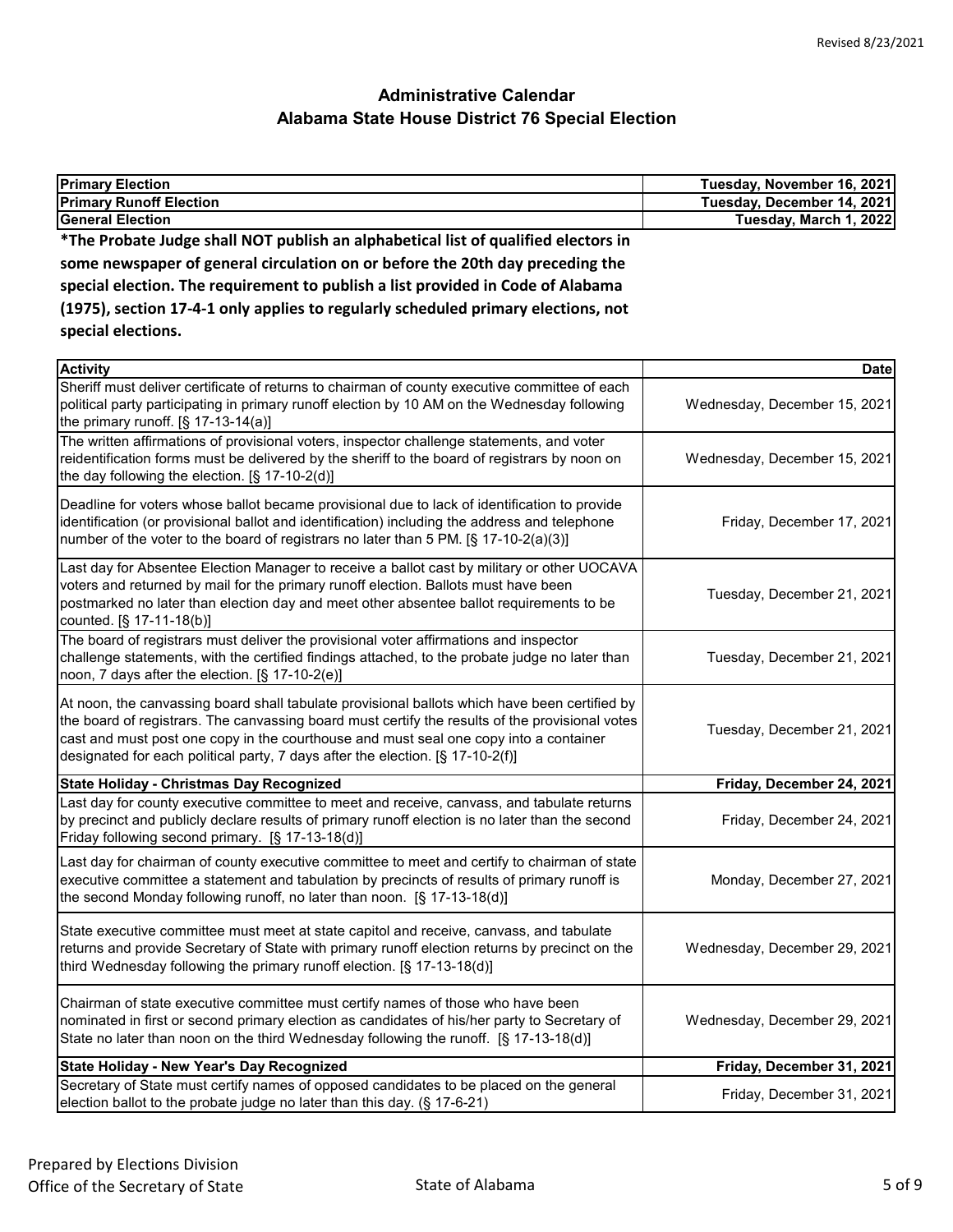| <b>Primary Election</b>                                                            | Tuesday, November 16, 2021 |
|------------------------------------------------------------------------------------|----------------------------|
| <b>Primary Runoff Election</b>                                                     | Tuesday, December 14, 2021 |
| <b>General Election</b>                                                            | Tuesday, March 1, 2022     |
| *The Probate Judge shall NOT publish an alphabetical list of qualified electors in |                            |
| some newspaper of general circulation on or before the 20th day preceding the      |                            |
| special election. The requirement to publish a list provided in Code of Alabama    |                            |
| (1975), section 17-4-1 only applies to regularly scheduled primary elections, not  |                            |
| special elections.                                                                 |                            |
|                                                                                    |                            |

| <b>Activity</b>                                                                                                                                                                                                                                                                                                                                                                                     | <b>Date</b>                 |
|-----------------------------------------------------------------------------------------------------------------------------------------------------------------------------------------------------------------------------------------------------------------------------------------------------------------------------------------------------------------------------------------------------|-----------------------------|
| Probate judge must issue public notice in each voting precinct of the requirement for and the<br>availability of registration and voting aids for all handicapped and elderly individuals no later<br>than 60 days before any state election. $\S$ 21-4-23(b)] This date for the general election.                                                                                                  | Friday, December 31, 2021   |
| Last day for probate judge to furnish list of qualified voters to absentee election manager is<br>55 days prior to the general election. [§ 17-11-5(b)]                                                                                                                                                                                                                                             | Wednesday, January 5, 2022  |
| Last day for absentee ballots and supplies to be delivered to absentee election manager no<br>later than 55 days prior to the general election. (§ 17-11-2)                                                                                                                                                                                                                                         | Wednesday, January 5, 2022  |
| Absentee election manager must file list of applications for absentee ballots from primary<br>election with probate judge 60 days after the primary. [§ 17-11-5(c)]                                                                                                                                                                                                                                 | Saturday, January 15, 2022  |
| State Holiday - Martin Luther King Jr. and Robert E. Lee's Birthday                                                                                                                                                                                                                                                                                                                                 | Monday, January 17, 2022    |
| First day for probate judge, sheriff, and clerk of the circuit court to appoint poll workers no<br>more than 20 nor less than 15 days. [§ 17-8-1(a)]                                                                                                                                                                                                                                                | Wednesday, February 9, 2022 |
| Absentee election manager must file list of applications for absentee ballots from primary<br>runoff election with probate judge 60 days after the election. [§ 17-11-5(c)]                                                                                                                                                                                                                         | Saturday, February 12, 2022 |
| Last day to register to vote for general election. [§ 17-3-50(a)]                                                                                                                                                                                                                                                                                                                                   | Monday, February 14, 2022   |
| Last day for probate judge, sheriff, and clerk of the circuit court to appoint poll workers no<br>more than 20 nor less than 15 days before an election [17-8-1(a)]. Probate judge must notify<br>inspectors and returning officers of their appointment and publish a list of these<br>appointments in a county newspaper no more than 20 nor less than 15 days before an<br>election. (§ 17-18-2) | Monday, February 14, 2022   |
| Last day for probate judge to give notice of general election, consisting of date of election<br>and officers and subjects to be voted for and on at least 14 days before each election. (§ 17-<br>$9-5)$                                                                                                                                                                                           | Tuesday, February 15, 2022  |
| First day election officials may begin testing automatic tabulating equipment for the general<br>election to ascertain that equipment will correctly count votes cast. (Adm. Rule 307-X-1-.04)                                                                                                                                                                                                      | Tuesday, February 15, 2022  |
| First day probate judge may print poll lists or load registration data into electronic poll books<br>for the general election. (§§ 17-4-2, 17-4-2.1)                                                                                                                                                                                                                                                | Saturday, February 19, 2022 |
| State Holiday - George Washington and Thomas Jefferson's Birthday                                                                                                                                                                                                                                                                                                                                   | Monday, February 21, 2022   |
| For any absentee application received on or after the 8th day prior to the election that does<br>not contain a copy of an approved form of identification, the absentee election manager shall<br>issue a provisional ballot to that voter.                                                                                                                                                         | Monday, February 21, 2022   |
| Absentee applications returned by mail must be received not less than 7 days prior to the<br>election. (§ 17-11-3)                                                                                                                                                                                                                                                                                  | Tuesday, February 22, 2022  |
| Absentee applications returned by hand must be received not less than 5 days prior to the<br>election. (§ 17-11-3)                                                                                                                                                                                                                                                                                  | Thursday, February 24, 2022 |
| An application for a voter who requires emergency treatment by a licensed physician within 5<br>days before an election may be forwarded to the absentee election manager by the applicant<br>or by his or her designee.                                                                                                                                                                            | Thursday, February 24, 2022 |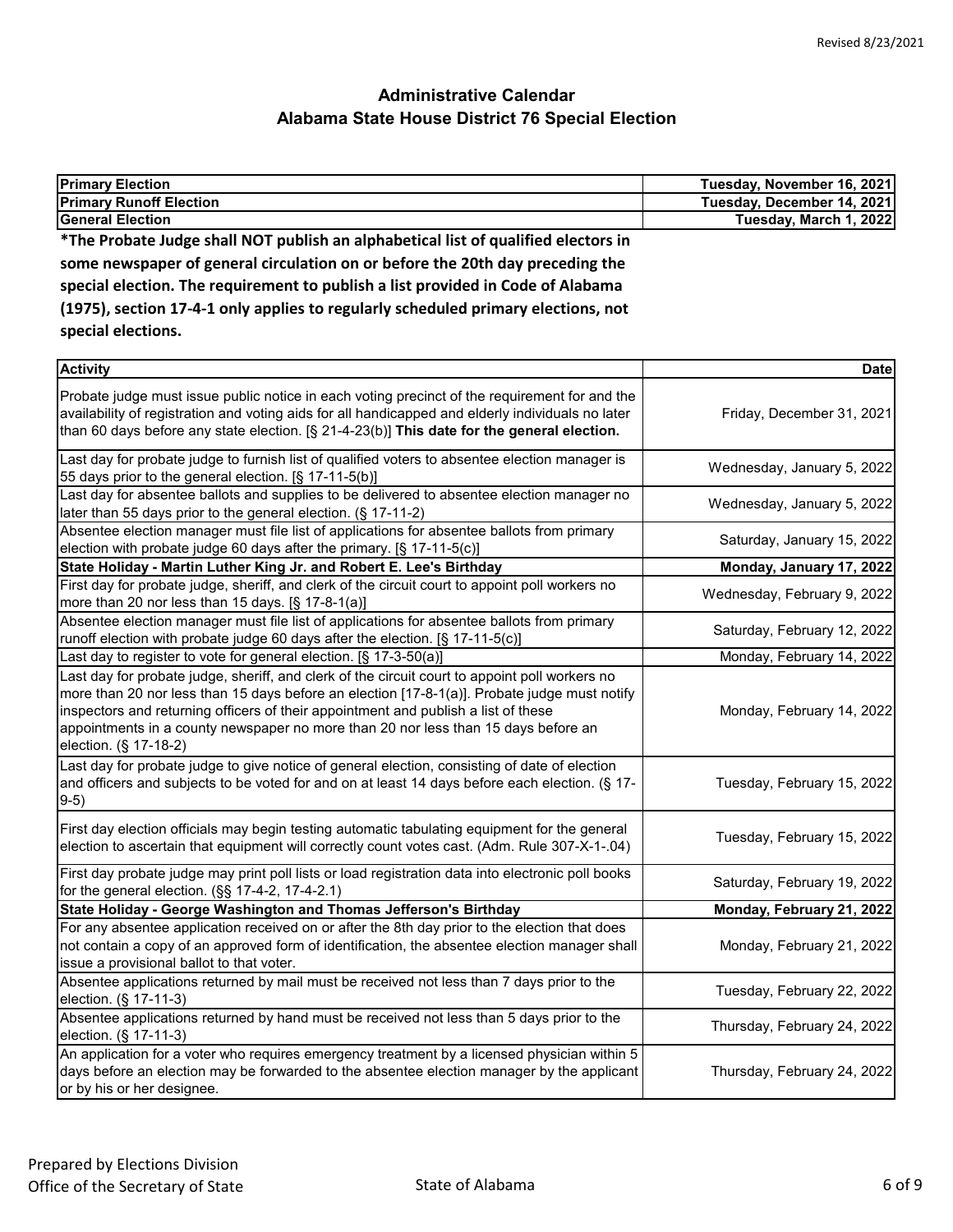| <b>Primary Election</b>                                                                                                                                          | Tuesday, November 16, 2021 |
|------------------------------------------------------------------------------------------------------------------------------------------------------------------|----------------------------|
| <b>Primary Runoff Election</b>                                                                                                                                   | Tuesday, December 14, 2021 |
| <b>General Election</b>                                                                                                                                          | Tuesday, March 1, 2022     |
| *The Probate Judge shall NOT publish an alphabetical list of qualified electors in                                                                               |                            |
| some newspaper of general circulation on or before the 20th day preceding the<br>special election. The requirement to publish a list provided in Code of Alabama |                            |
|                                                                                                                                                                  |                            |
| (1975), section 17-4-1 only applies to regularly scheduled primary elections, not                                                                                |                            |
| special elections.                                                                                                                                               |                            |
|                                                                                                                                                                  |                            |

| <b>Activity</b>                                                                                                                                                                                                                                                                                                                                                                                                                                                                                                                                                                                                                                                  | <b>Date</b>                 |
|------------------------------------------------------------------------------------------------------------------------------------------------------------------------------------------------------------------------------------------------------------------------------------------------------------------------------------------------------------------------------------------------------------------------------------------------------------------------------------------------------------------------------------------------------------------------------------------------------------------------------------------------------------------|-----------------------------|
| Last day for authority charged to hold a school of instruction for poll workers. Probate judge<br>must notify these election officials of time and place of instruction school and must publish<br>notice at least 48 hours before instruction school takes place; not less than 5 days prior to<br>the election. $[§ 17-8-9(a)]$                                                                                                                                                                                                                                                                                                                                | Thursday, February 24, 2022 |
| Last day probate judge can deliver election supplies to sheriff is not less than 3 days before<br>the election. (§ 17-13-9)                                                                                                                                                                                                                                                                                                                                                                                                                                                                                                                                      | Saturday, February 26, 2022 |
| Last day to hand-deliver an absentee ballot to the absentee election manager is the date<br>prior to the day of the election. [§ 17-11-18(a)]                                                                                                                                                                                                                                                                                                                                                                                                                                                                                                                    | Monday, February 28, 2022   |
| The chair of each local political party as defined in Section 17-13-40, any person whose<br>name is on the ballot as an independent, and any announced or known write-in candidates<br>shall be given a minimum of 24 hours notice of the time and place where the canvassing<br>board will meet to determine the number of write-in votes cast for each office on the ballot,<br>ballot image, results tape, or other media prescribed by the Secretary of State by<br>administrative rule and shall be permitted to be present when the determination is made. [§<br>$17 - 6 - 28(c)$                                                                          | Monday, February 28, 2022   |
| <b>General Election</b>                                                                                                                                                                                                                                                                                                                                                                                                                                                                                                                                                                                                                                          | Tuesday, March 1, 2022      |
| Absentee ballots being returned by mail to the absentee election manager must be received<br>no later than noon on this day. [§ 17-11-18(a)]                                                                                                                                                                                                                                                                                                                                                                                                                                                                                                                     | Tuesday, March 1, 2022      |
| Last day for military and other UOCAVA voters in the general election to postmark an<br>absentee ballot returned by mail to the Absentee Election Manager. [§ 17-11-18(b)]                                                                                                                                                                                                                                                                                                                                                                                                                                                                                       | Tuesday, March 1, 2022      |
| The medical emergency designee must deliver absentee ballot to absentee election<br>manager no later than noon on this day. [§§ 17-11-18(a), 17-11-3(c)]                                                                                                                                                                                                                                                                                                                                                                                                                                                                                                         | Tuesday, March 1, 2022      |
| Inspectors or returning officer must deliver ballots and returns to sheriff. (§ 17-12-8)                                                                                                                                                                                                                                                                                                                                                                                                                                                                                                                                                                         | Tuesday, March 1, 2022      |
| Upon the closing of the polls, all write-in votes, which may be in the form of a ballot or, if an<br>electronic voting system is utilized in the polling place, a ballot image, results tape, or other<br>media as prescribed by the Secretary of State by administrative rule, from each polling place<br>in the county shall be returned to a central location in the county as determined by the<br>probate judge where the canvassing board shall determine the number of write-in votes cast<br>for each office on the ballot, ballot image, results tape, or other media as prescribed by the<br>Secretary of State by administrative rule. [§ 17-6-28(c)] | Tuesday, March 1, 2022      |
| The written affirmations of provisional voters, inspector challenge statements, and voter<br>reidentification forms must be delivered by the sheriff to the board of registrars by noon on<br>the day following the election. [§ 17-10-2(d)]                                                                                                                                                                                                                                                                                                                                                                                                                     | Wednesday, March 2, 2022    |
| Deadline for voters whose ballot became provisional due to lack of identification to provide<br>identification (or provisional ballot and identification) including the address and telephone<br>number of the voter to the board of registrars no later than 5 PM. [§ 17-10-2(a)(3)]                                                                                                                                                                                                                                                                                                                                                                            | Friday, March 4, 2022       |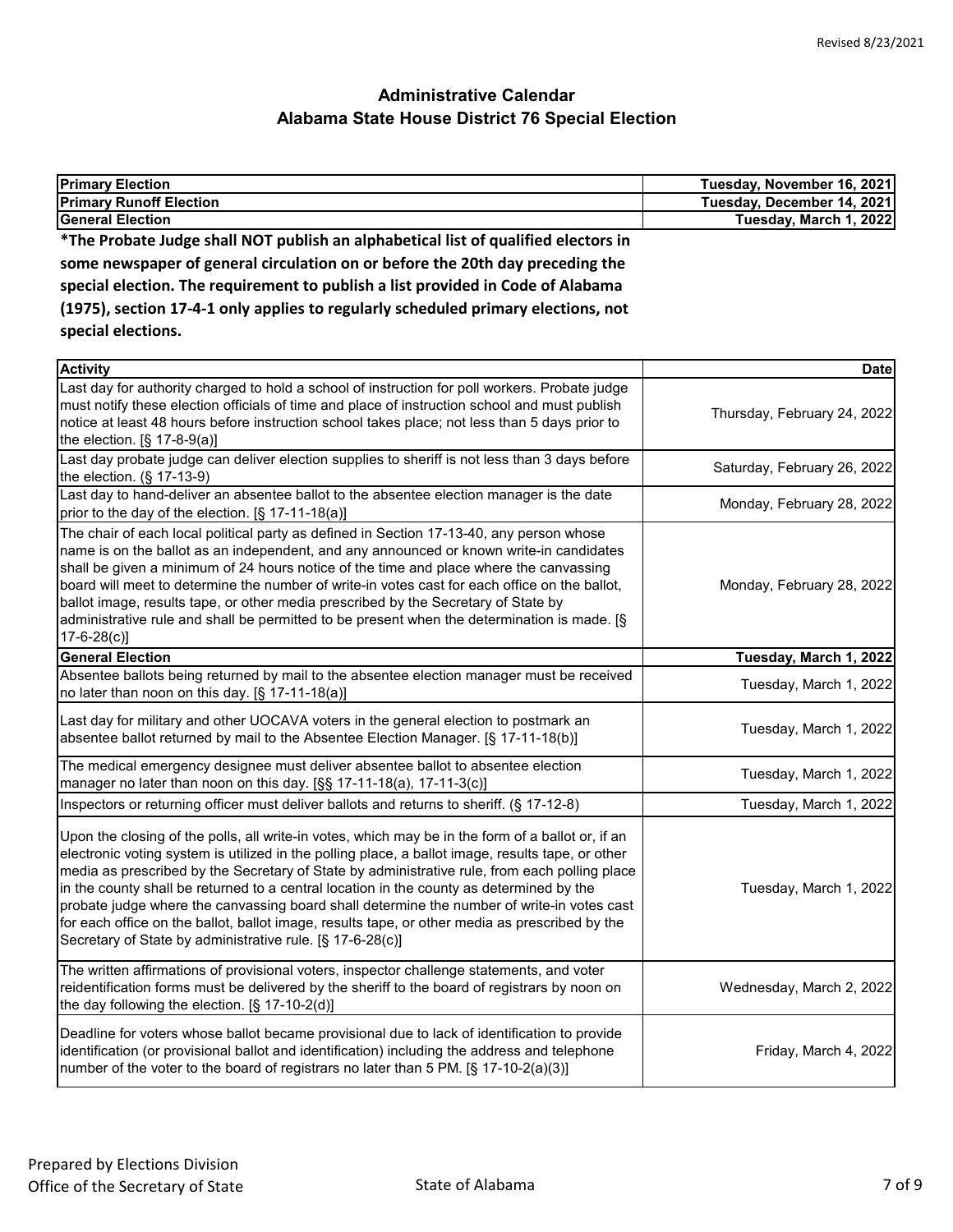| <b>Primary Election</b>                                                                                                                                                                                                                                                                                                                                                                                                                                                                                                                                                                                                                                                                                                                                                                                                                                                                                                                                                                 | Tuesday, November 16, 2021 |
|-----------------------------------------------------------------------------------------------------------------------------------------------------------------------------------------------------------------------------------------------------------------------------------------------------------------------------------------------------------------------------------------------------------------------------------------------------------------------------------------------------------------------------------------------------------------------------------------------------------------------------------------------------------------------------------------------------------------------------------------------------------------------------------------------------------------------------------------------------------------------------------------------------------------------------------------------------------------------------------------|----------------------------|
| <b>Primary Runoff Election</b>                                                                                                                                                                                                                                                                                                                                                                                                                                                                                                                                                                                                                                                                                                                                                                                                                                                                                                                                                          | Tuesday, December 14, 2021 |
| <b>General Election</b>                                                                                                                                                                                                                                                                                                                                                                                                                                                                                                                                                                                                                                                                                                                                                                                                                                                                                                                                                                 | Tuesday, March 1, 2022     |
| *The Probate Judge shall NOT publish an alphabetical list of qualified electors in                                                                                                                                                                                                                                                                                                                                                                                                                                                                                                                                                                                                                                                                                                                                                                                                                                                                                                      |                            |
| some newspaper of general circulation on or before the 20th day preceding the                                                                                                                                                                                                                                                                                                                                                                                                                                                                                                                                                                                                                                                                                                                                                                                                                                                                                                           |                            |
| special election. The requirement to publish a list provided in Code of Alabama                                                                                                                                                                                                                                                                                                                                                                                                                                                                                                                                                                                                                                                                                                                                                                                                                                                                                                         |                            |
| (1975), section 17-4-1 only applies to regularly scheduled primary elections, not                                                                                                                                                                                                                                                                                                                                                                                                                                                                                                                                                                                                                                                                                                                                                                                                                                                                                                       |                            |
| special elections.                                                                                                                                                                                                                                                                                                                                                                                                                                                                                                                                                                                                                                                                                                                                                                                                                                                                                                                                                                      |                            |
| <b>Activity</b>                                                                                                                                                                                                                                                                                                                                                                                                                                                                                                                                                                                                                                                                                                                                                                                                                                                                                                                                                                         | <b>Date</b>                |
| The county canvassing board must prepare and transmit to the Secretary of State a written<br>report itemizing the number of write-in votes cast for each separate federal or state office<br>and the total votes cast for each of the candidates (top two) receiving the greatest number of<br>votes for that office. $[§ 17-6-28(c)]$                                                                                                                                                                                                                                                                                                                                                                                                                                                                                                                                                                                                                                                  | Friday, March 4, 2022      |
| The county canvassing board must post a notice stating the number of write-in votes cast in<br>each office on the ballot and, for each specific county office on the ballot, stating whether the<br>number of write-in votes cast for the office is greater than or equal to the difference in votes<br>between the candidates receiving the greatest number of votes for the specific county office.<br>The notice shall be posted on the door of the courthouse and any other place deemed<br>appropriate by the canvassing board including, but not limited to, a county website. [§ 17-6-<br>28(c)                                                                                                                                                                                                                                                                                                                                                                                  | Monday, March 7, 2022      |
| The county canvassing board must determine whether the number of write-in votes cast is<br>greater than or equal to the difference in votes between the candidates receiving the greatest<br>number of votes for the specific county office. [§ 17-6-28(c)]                                                                                                                                                                                                                                                                                                                                                                                                                                                                                                                                                                                                                                                                                                                             | Monday, March 7, 2022      |
| Upon receipt of all county reports setting out the number of write-in votes for each federal or<br>state office, the Secretary of State shall determine whether the number of write-in votes cast<br>statewide for any specific federal or state office is greater than or equal to the difference in<br>votes between the candidates receiving the greatest number of votes for that office. In the<br>event the Secretary of State determines that the number of write-in votes cast statewide for<br>any federal or state office is greater than or equal to the difference in votes between the<br>candidates receiving the greatest number of votes for that office, no later than noon on the<br>first Monday following the election, the Secretary of State shall notify each probate judge<br>from a county where write-in votes for that office were cast that the write-in votes for that<br>office shall be counted and reported as provided in this section. [§ 17-6-28(c)] | Monday, March 7, 2022      |
| Last day for Absentee Election Manager to receive a ballot cast by military or other UOCAVA<br>voters and returned by mail for the general election. [§ 17-11-18(b)]                                                                                                                                                                                                                                                                                                                                                                                                                                                                                                                                                                                                                                                                                                                                                                                                                    | Tuesday, March 8, 2022     |
| Upon determining the number of write-in votes as required, all ballots, ballot images, or<br>results tapes with write-in votes shall be delivered to the sheriff who shall securely keep them<br>in the same manner as provisional ballots are kept. $[\S 17-10-2(d)]$                                                                                                                                                                                                                                                                                                                                                                                                                                                                                                                                                                                                                                                                                                                  | Tuesday, March 8, 2022     |
| When the number of write-in votes for any specific office is greater than or equal to the<br>difference in votes between the candidates receiving the greatest number of votes for that<br>office write-in votes shall be counted at the same time and in the same manner as<br>provisional ballots are counted. [§ 17-10-2(f)]                                                                                                                                                                                                                                                                                                                                                                                                                                                                                                                                                                                                                                                         | Tuesday, March 8, 2022     |
| The board of registrars must deliver the provisional voter affirmations and inspector<br>challenge statements, with the certified findings attached, to the probate judge, no later than<br>noon, 7 days after the election. [§ 17-10-2(e)]                                                                                                                                                                                                                                                                                                                                                                                                                                                                                                                                                                                                                                                                                                                                             | Tuesday, March 8, 2022     |